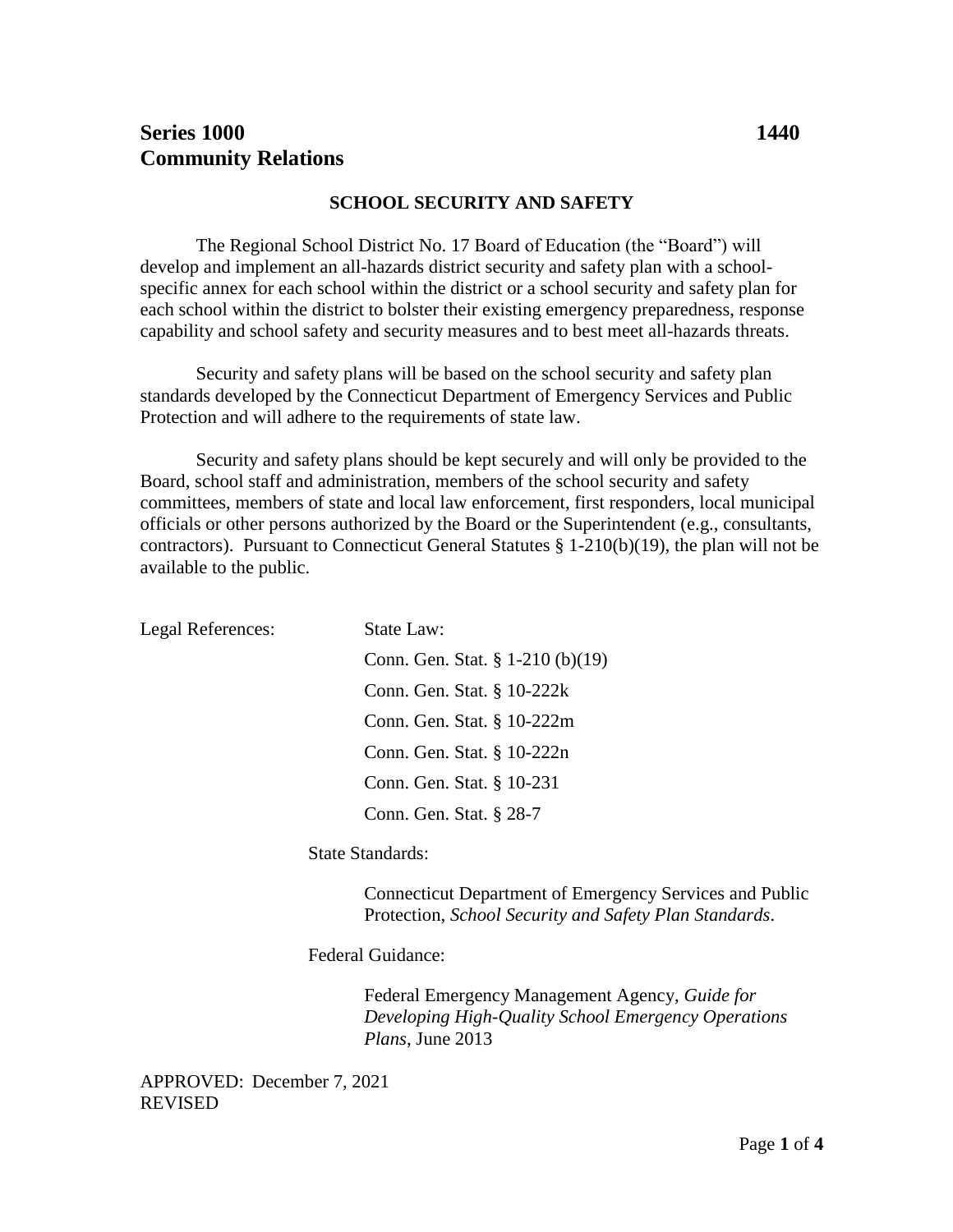### **SCHOOL SECURITY AND SAFETY ADMINISTRATIVE REGULATIONS**

#### **I. Security and Safety Committee**

The Board of Education (the "Board"), through the Superintendent, shall establish a school security and safety committee at each school under the jurisdiction of the Board. The school security and safety committee is responsible for assisting in the development of the security and safety plan and in administering the plan.

The school security and safety committee shall include in its membership a local police officer or state trooper, a local first responder, a teacher employed at the school, a building administrator employed at the school, a mental health professional, a parent or guardian of a student at the school and any other person the Board deems necessary. Subject matter experts, including but not limited to the local public works director, food services director, the Superintendent of Schools, additional law enforcement members or first responders and representatives of the municipality or others shall be invited to participate as needed.

The committee will meet at least annually to review and update the school's security and safety plan as necessary. In determining whether the security and safety plan requires updating, the committee will take into account the results of the security and vulnerability assessment of the school, as described in Section IV below. The security and safety committee shall also be notified of any instances of disturbing or threatening behavior that may not meet the definition of bullying and shall report such information, as necessary, to the district safe school climate coordinator.

Any information provided under this regulation shall be provided in accordance with the confidentiality restrictions imposed under the Family Educational Rights and Privacy Act ("FERPA") and the district's Confidentiality and Access to Student Information policy and regulations. Specifically, any parent/guardian serving as a member of the school security and safety committee shall not have access to any information reported to the committee or participate in any activities which may compromise the confidentiality of any student.

### **II. Security and Safety Plan**

Each school security and safety plan will be created using the format prescribed by the Connecticut State Department of Emergency Services and Public Protection/Division of Emergency Management and Homeland Security. The Board will submit the finalized school security and safety plan for each school to the Department of Emergency Services and Public Protection/Division of Emergency Management and Homeland Security Regional Coordinator. On or before November  $1<sup>st</sup>$  of each school year, the Board will submit to the Department of Emergency Management and Homeland Security Regional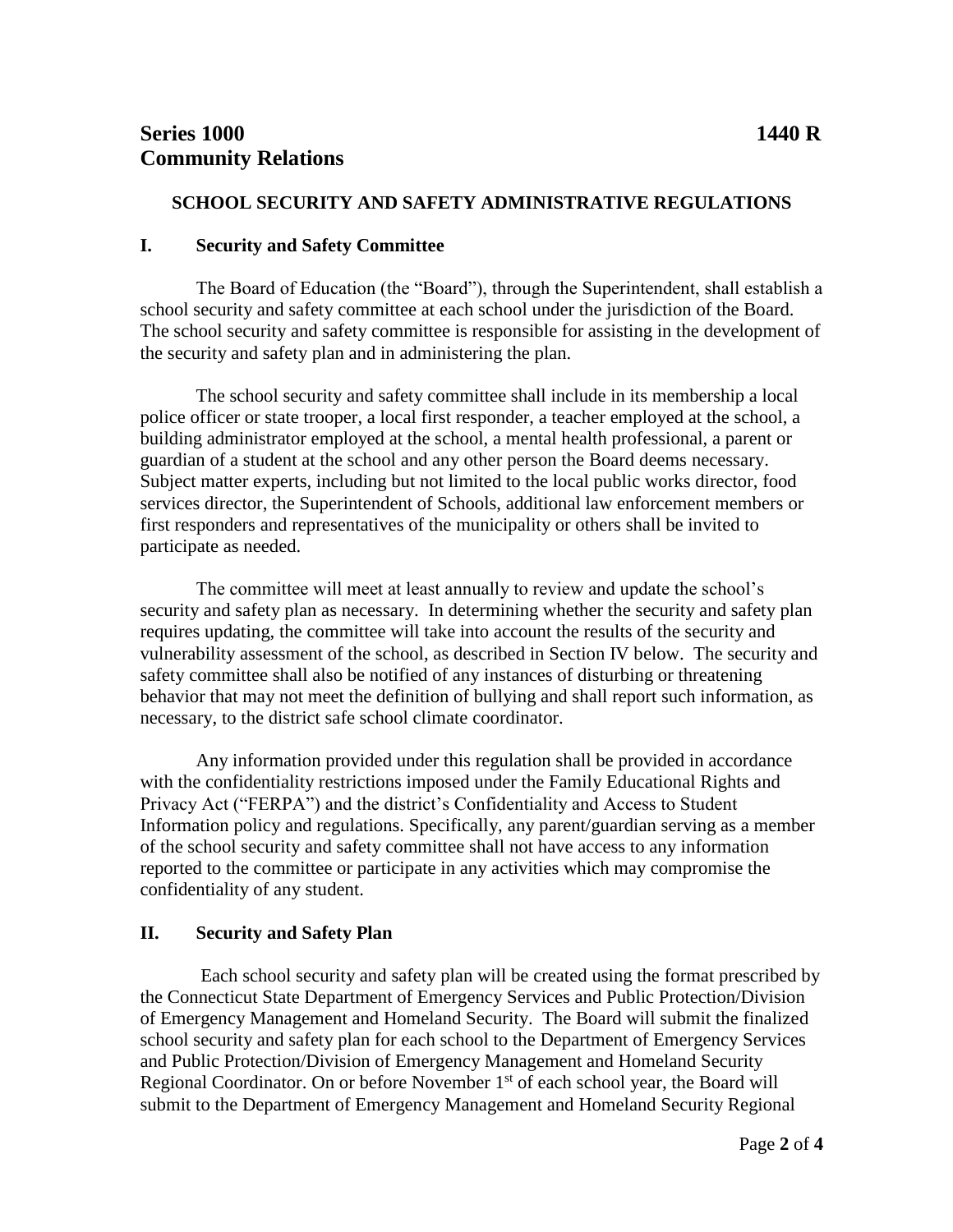Coordinators one of the following: (1) those pages of the district's plans that have been updated; (2) the form provided by the Department of Emergency Management and Homeland Security that the district's plans have not changed, along with an updated signature page; or (3) a revised plan if a current plan has undergone a major revision. Additionally, each plan will be filed as an annex to the municipality's Local Emergency Operations Plan, filed annually with DESPP/DEMHS pursuant to Conn. Gen. Stat. § 28-7. A reference kit that meets the requirements of DESPP/DEMHS will be created in conjunction with the security and safety plan, which will be available to first responders in the event of a safety or security emergency.

### **III. Training and Orientation for School Employees**

Each school employee at the school shall receive an orientation on the district security and safety plan, including the school-specific annexes relevant to that employee, or the school's security and safety plan. Additionally, each school employee at the school shall receive violence prevention training in a manner described in the security and safety plan. The training will be conducted in cooperation with the school safety and security committee and may include other municipal or emergency officials and services. The goal of the orientation and training is to provide the school community and municipal officials with an understanding of the need for unified planning, preparedness and response.

## **IV. Assessments**

At least every two years, the Board shall conduct a security and vulnerability assessment for each school in the district. Each school's security and safety committee shall be advised of the results of the assessment for the committee's school and such results shall be considered by the committee in updating and revising the security and safety plans.

Local law enforcement and other public safety officials including the local emergency management director, fire marshal, building inspector and emergency medical services representative shall each evaluate, score and provide feedback on a representative sample of fire drills and crisis response drills at each school in the district. By July  $1<sup>st</sup>$  of each year, the Board shall submit a report to the Department of Emergency Management Homeland Security Regional Coordinator regarding types, frequency and feedback related to the fire drills and crisis response drills.

Legal References:

State Law:

Conn. Gen. Stat. § 1-210 (b)(19) Conn. Gen. Stat. § 10-222k Conn. Gen. Stat. § 10-222m Conn. Gen. Stat. § 10-222n Conn. Gen. Stat. § 10-231